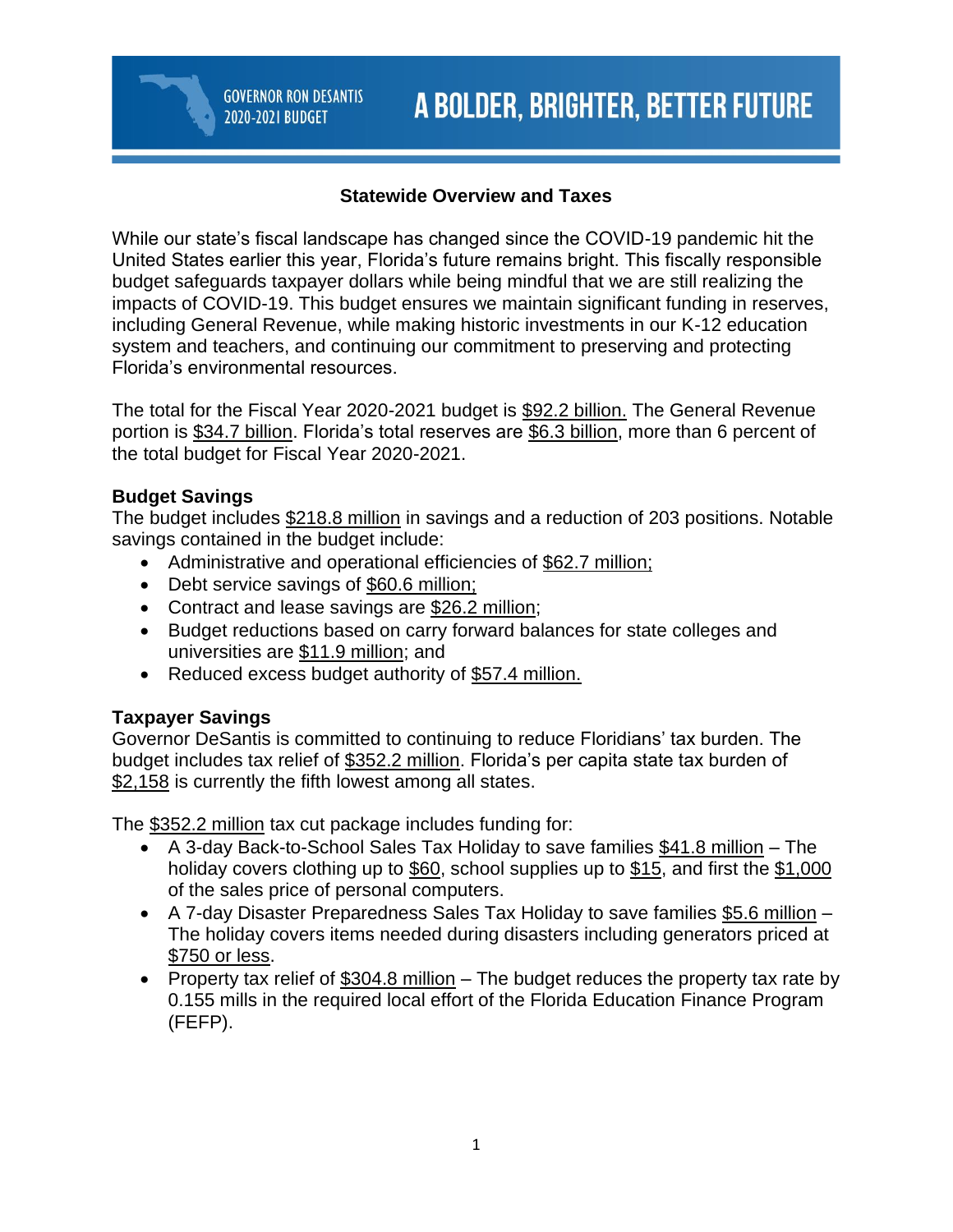### **Florida Reserves**

- \$2.3 billion in unallocated General Revenue
	- o Includes projected reversions of \$781.6 million. This does not include adjustments for COVID-19 revenue losses.
- \$1.7 billion in the Budget Stabilization Fund
- \$1.5 billion in unallocated Trust Funds
- \$0.8 billion in Tobacco reserves
- \$6.3 billion in Total Reserves

### **Florida Retirement System**

The unfunded actuarial pension liability of the Florida Retirement System (FRS) Defined Benefit Program amounted to \$30.3 billion on June 30, 2019. Based on an actuarial liability of \$191.3 billion and an actuarial value of assets of \$161.0 billion, the program is 84.2 percent funded as of June 30, 2019.

The budget implements several key recommendations of the independent actuary and proposes to fully fund the resulting recommended contributions to both the normal cost and the unfunded actuarial liability. These provisions ensure that Florida will continue to have one of the best funded pension plans of the largest states in the nation.

#### **State Employee Pay Raise**

The budget includes funding to provide an across-the-board competitive pay adjustment of 3.0 percent to all eligible state employees effective October 1, 2020. Also included are salary increases to address areas of critical concern, including:

- Security Service Employees in the Department of Corrections, the Agency for Persons with Disabilities and the Department of Children and Families.
- Child Protective Investigators in the Department of Children and Families
- Department of Corrections Teachers
- Criminal Conflict and Civil Regional Counsel
- Guardian Ad Litem Attorneys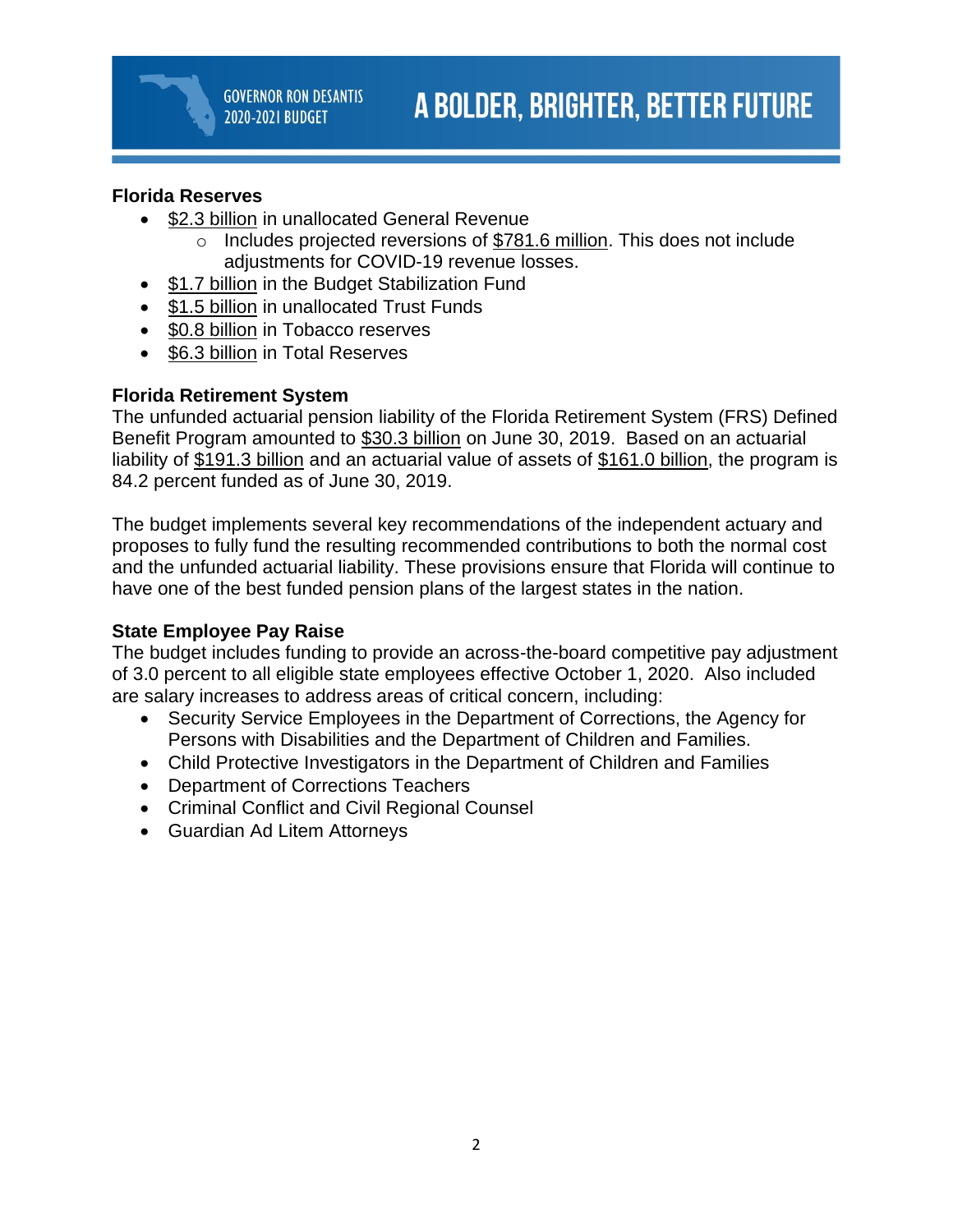## **Education**

Elevating our state's education system is critical to building a bolder, brighter future for Florida. Governor DeSantis vowed to make 2020 the "Year of the Teacher" by making historic investments in our K-12 education system. Despite the unprecedented circumstances our state has faced due to COVID-19, this budget makes major investments in our schools, teachers, and students.

Several key investments include:

- \$500 million in funding to raise the minimum K-12 teacher salary into the Top 5 nationwide and increase salaries for veteran teachers and other eligible instructional personnel.
- \$1.3 billion in funding for early child education, including more than \$412 million for Voluntary Pre-Kindergarten (VPK).
- K-12 public schools have the highest total and state funding of all time with \$22.5 billion in total funding and \$12.9 billion in state funding.
	- $\circ$  This brings K-12 per student funding to \$7,793, which exceeds the current year's record funding by \$137 per student.
- The Florida College System is funded at a historic \$1.3 billion in state operating funding.
- The State University System is funded at a historic \$2.7 billion in state operating funding.

## **Voluntary Pre-Kindergarten (VPK)**

The budget provides an additional \$9.9 million for a total of more than \$412 million for Florida's VPK program, a quality, free education initiative, which serves almost 160,000 four and five-year olds. VPK prepares each child for kindergarten by building a strong foundation for school and focusing on early literacy skills.

## **School Readiness**

The budget provides increased funding to serve additional children in the School Readiness program, and reward School Readiness providers who participate in program assessment and implement quality improvement strategies.

- \$60 million in federal funding to expand services and serve approximately 10,000 additional students currently on the waitlist; and
- \$50 million in federal funds to increase eligible early learning coalitions' provider rates.

In addition, the following initiatives that support early learning are included:

- T.E.A.C.H.  $-$  \$10 million for early childhood teacher scholarships.
- Help Me Grow  $-\frac{181.8}{10}$  million to connect children and families with information, resources and developmental services to enhance health, behavior and learning in the development of young children.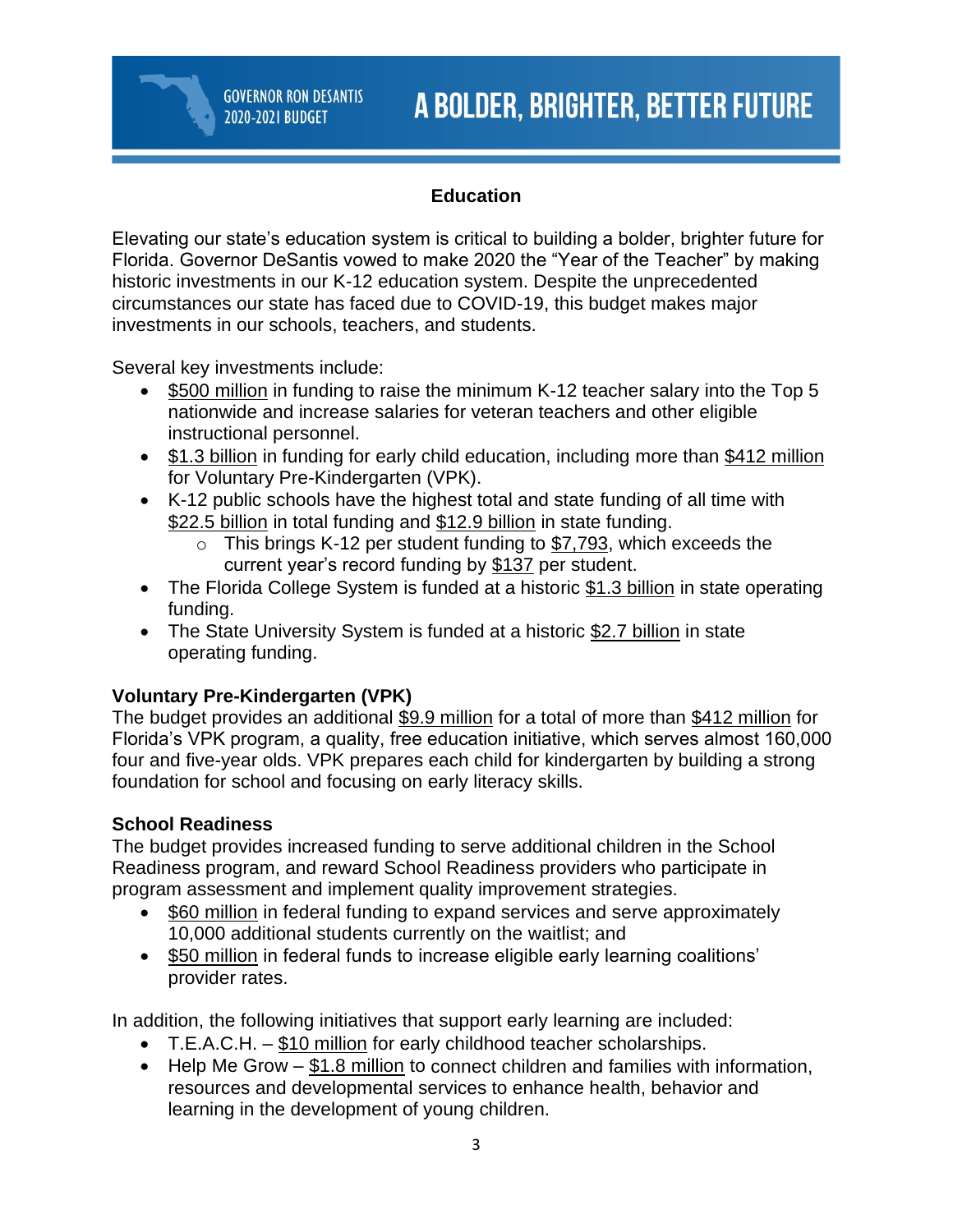- Teacher Training \$3 million for statewide professional development to improve childcare instructor quality.
- Home Instruction Program for Preschool Youngsters \$3.9 million to deliver high-quality School Readiness curriculum directly to parents so they may strengthen the cognitive and early literacy skills of at-risk children.

# **K-12 Public Education**

To combat the shortage of teachers entering the career field and elevate the profession to the level it deserves, Governor DeSantis championed and secured \$500 million to raise the minimum teacher salary, as well as provide raises for veteran teachers and other instructional personnel. This funding puts Florida in the Top 5 nationwide of average starting teacher salaries. This is a 20-spot jump in one year for the state, which was previously ranked 26th. Florida has the best teachers in the nation, and this was proven again this year when our teachers stepped up and found ways to keep our students learning and engaged when COVID-19 forced school campuses to close.

The budget invests a record \$22.5 billion in total funding for the Florida Education Finance Program (FEFP). This is a per student funding amount of \$7,793, an increase of \$137 per student. The Base Student Allocation grows by \$40 per student.

To achieve the \$22.5 billion in total funding, the budget includes an additional \$392.7 million in state funding and an additional \$248.6 million in local funding, of which \$158.8 million is generated by new construction only through the required local effort (RLE). In total, the budget includes an increase of \$641.4 million in the FEFP.

Highlights of the FEFP increases include:

- \$40 increase in the Base Student Allocation.
- \$25 million, for a total of \$100 million for mental health initiatives.
- \$400 million to increase the minimum teacher salary for full-time public classroom teachers and \$100 million to raise the salaries of Florida's veteran teachers and other instructional personnel.

# **School Safety**

The Governor is committed to ensuring Florida's students and teachers are in a safe and secure learning environment. The budget includes the following school safety initiatives:

- \$180 million for the safe schools component of the FEFP.
- \$500,000 in recurring funding to provide stipends of \$500 to school guardians who participate in the Coach Aaron Feis Guardian Program.
- \$5.5 million in recurring funding to continue the Youth Mental Health Awareness and Assistance Training.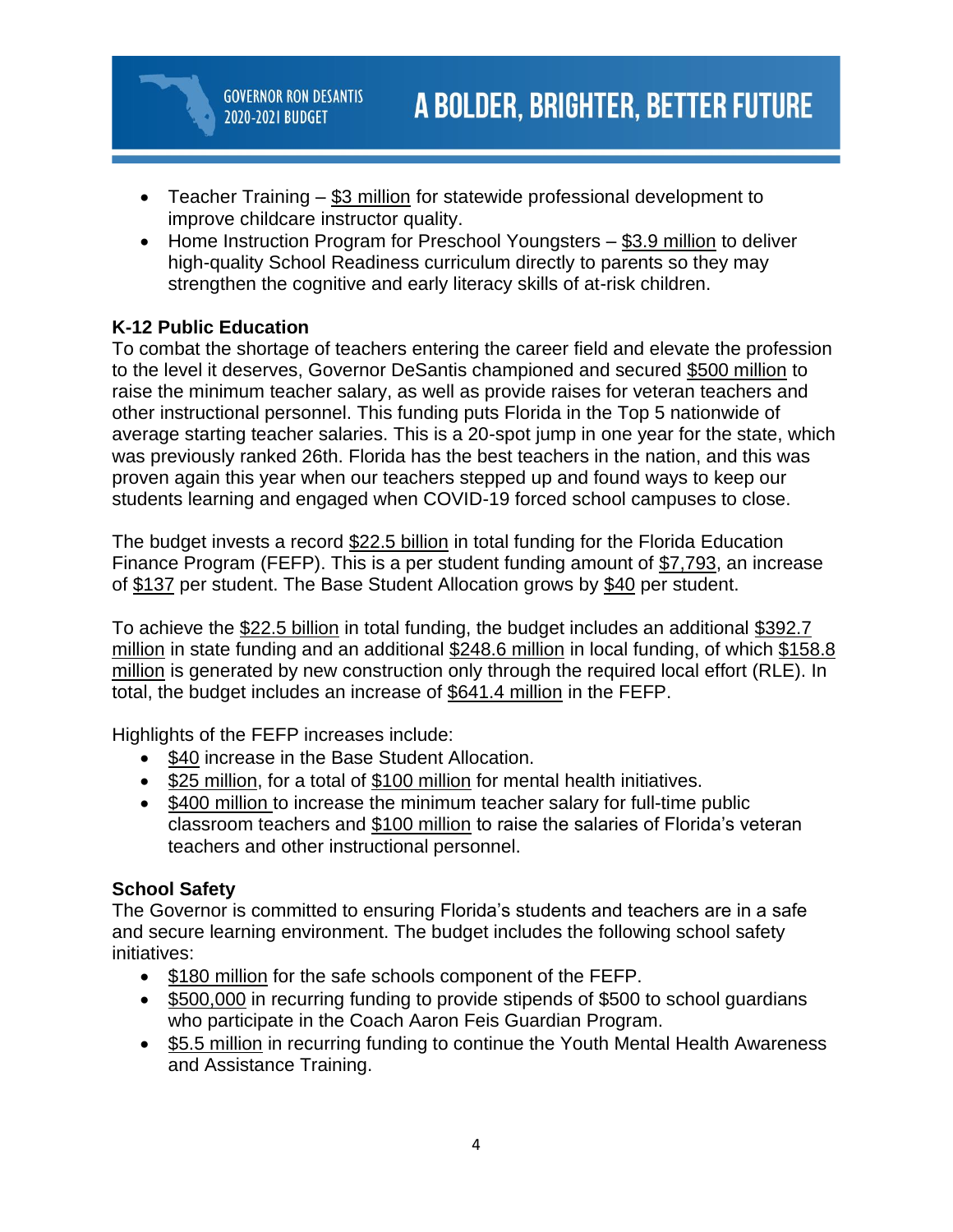- \$640,000 in recurring funding for the Florida Safe Schools Assessment Tool. The tool is used to assist school officials with identifying threats, vulnerabilities and appropriate safety controls.
- \$3 million in recurring funding to continue providing a centralized integrated data repository and data analytics resources to improve access to timely, complete and accurate information integrating data from: social media; the Department of Children and Families; the Department of Law Enforcement; the Department of Juvenile Justice; and local law enforcement.
- \$8 million in new funding for school districts to implement a mobile panic alert system that is capable of connecting multiple first responder agencies.
- \$42 million in school hardening grants.

## **Protecting Florida's Jewish Day Schools**

To continue to address safety concerns for Florida's Jewish communities, Governor DeSantis secured \$2.5 million in funding for additional security to ensure children at Florida's Jewish Day Schools can learn in a safe environment. This funding will help provide security and counter-terrorism upgrades such as video cameras, fences, bulletproof glass, alarm systems and other safety equipment.

## **Promoting Computer Science**

The budget maintains \$10 million to certify teachers to teach computer science courses, and to provide bonuses to teachers who hold educator certificates or industry certifications in computer science.

## **Higher Education**

Florida boasts four of the Top 100 public universities in the country, including one in the Top 10, and another in the Top 20, while maintaining the second lowest tuition in the country for public four-year institutions. Additionally, *U.S. News and World Report* has ranked Florida's higher education system the best in the nation for three consecutive years.

To continue building on this success, the budget invests an additional \$22.8 million, for a total of \$1.3 billion in state operating funding for Florida's colleges and an additional \$44.4 million, for a total of \$2.7 billion for Florida's universities.

• This includes a \$30 million investment for the University of Florida and Florida State University to continue their rise in the national rankings.

## **Historically Black Colleges and Universities**

The budget provides \$123.2 million for Florida's Historically Black Colleges and Universities.

• Bethune-Cookman University received an increase of \$13 million, for a total of \$16.96 million in operating funds.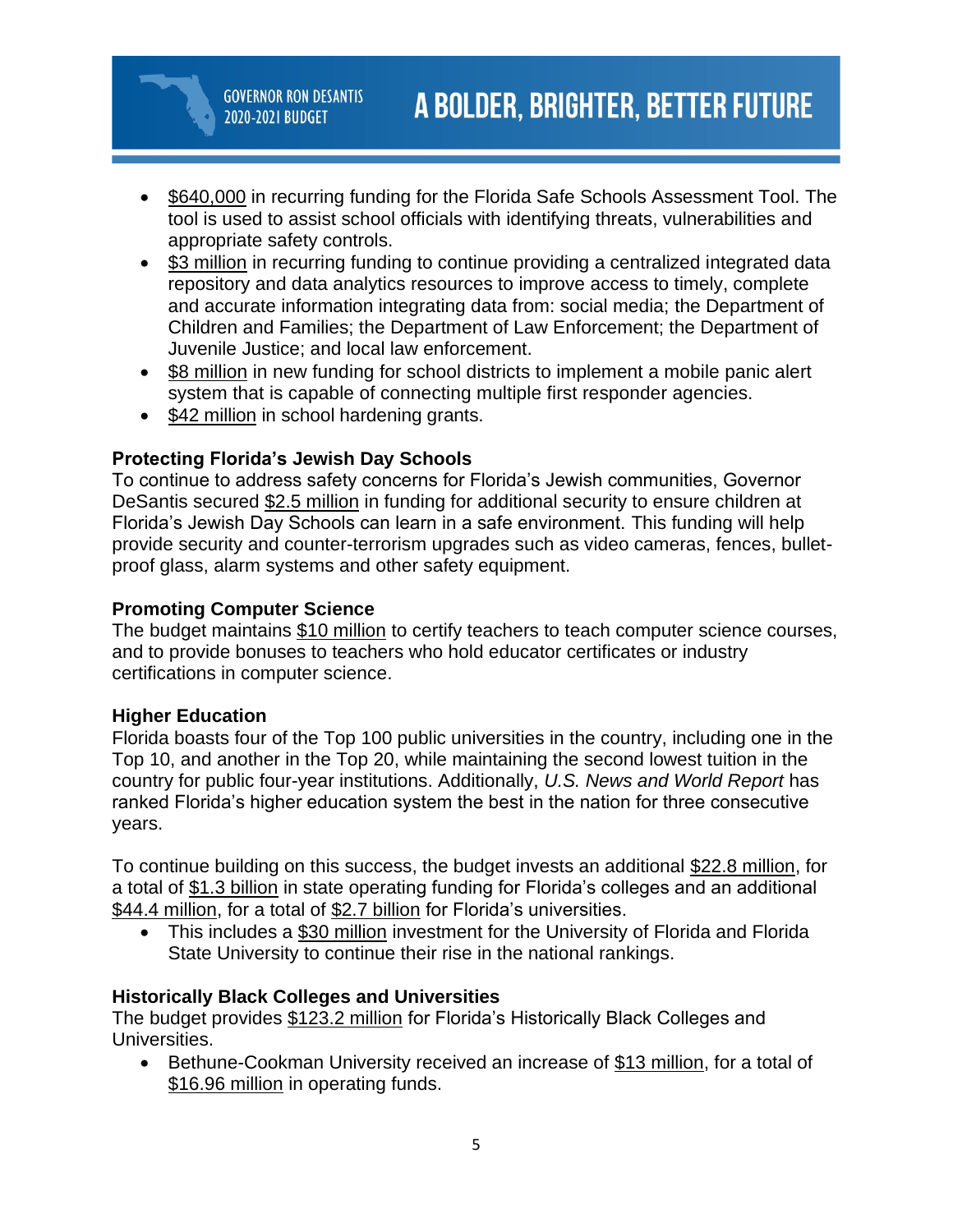- Florida Memorial University received an increase of \$3.5 million, for a total of \$7 million in operating funds.
- Edward Waters College received an increase of \$3.5 million, for a total of \$6.4 million in operating funds.
- Florida A&M University received an increase of \$1.3 million, for a total of \$92.8 million.

# **Holding the Line on Tuition**

The budget does not include any tuition increases for Florida's colleges and universities.

## **Performance Funding**

The budget includes the following performance funding at career technical centers, state colleges, and state universities:

- \$6.5 million for students earning industry certifications in high-skill, high-demand areas at career technical centers;
- \$14 million for students earning industry certifications in high-skill, high-demand areas at Florida colleges;
- \$30 million in performance funding for state colleges through the 2+2 Student Success Incentive Fund and the Work Florida Student Success Incentive Fund; and
- \$560 million in performance funding for state universities.

## **Workforce Initiatives**

The budget maintains \$10 million for the Governor's Pathways to Career Opportunities Grant Program to establish or expand pre-apprenticeship and apprenticeship programs for high school and college students.

# **Education Infrastructure**

The budget provides more than \$421.5 million in education capital outlay funding:

- **School Safety Grants**
	- o \$42 million for school safety grants is provided to school districts to assist with costs associated with improving the physical security of K-12 school buildings.
- **Maintenance**
	- $\circ$  \$169.6 million for public charter school maintenance to fund the necessary infrastructure for public charter schools without utilizing any local funds from school districts.
	- o \$7 million for lab schools.
	- o \$5.3 million for the Florida School for the Deaf and the Blind.
	- o \$4.9 million for public broadcasting stations to correct health and safety issues, correct building deficiencies, and complete renovations.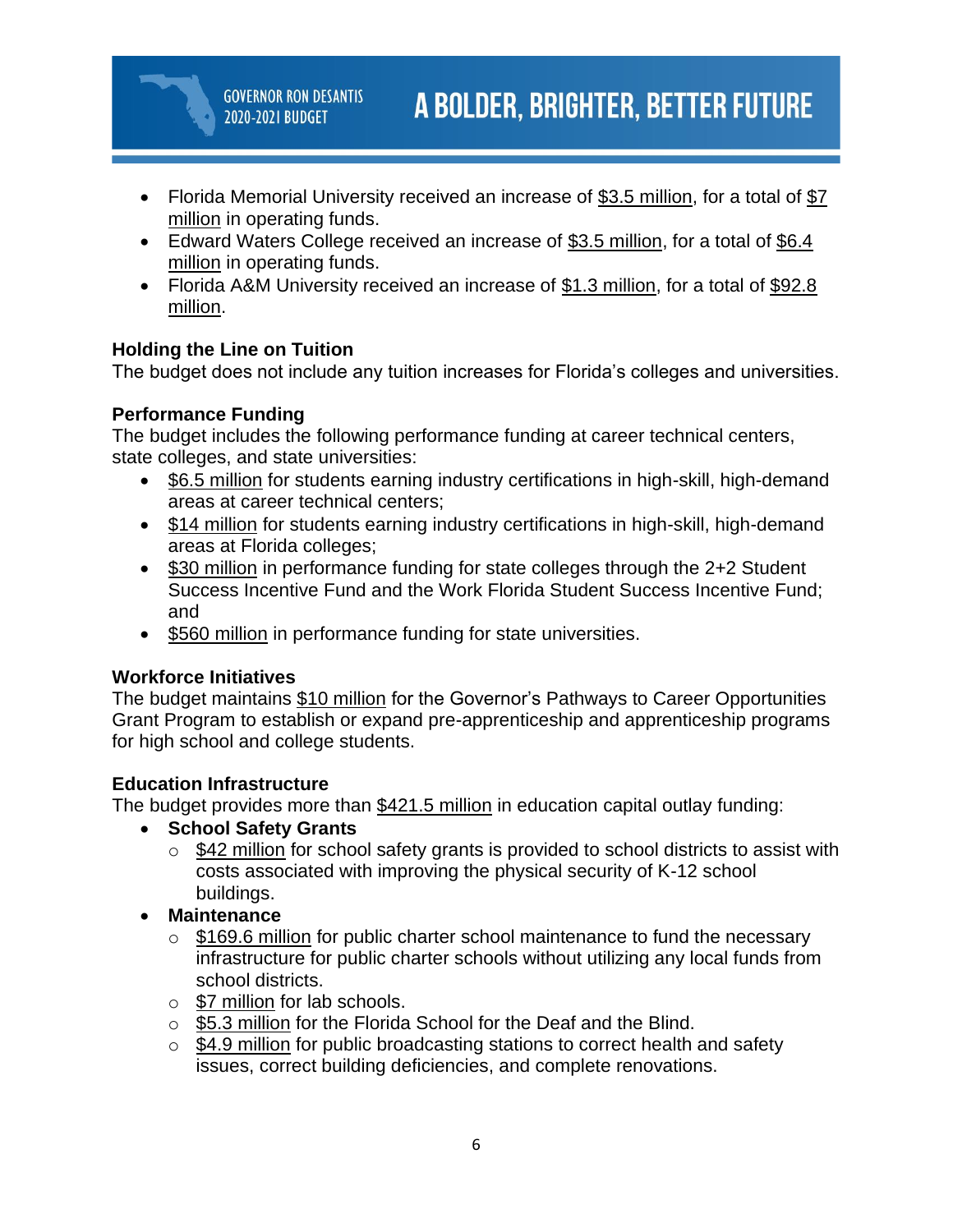## • **Construction**

- \$41.3 million for four Special Facility Construction projects, funding critical infrastructure needs in Baker, Bradford, Gilchrist and Levy counties.
- o \$92.7 million for construction projects at state universities.
- $\circ$  \$10.7 million for construction projects at state colleges.
- o \$48 million in budget authority to the State University System to spend collected student fees on a list of student-approved facility projects.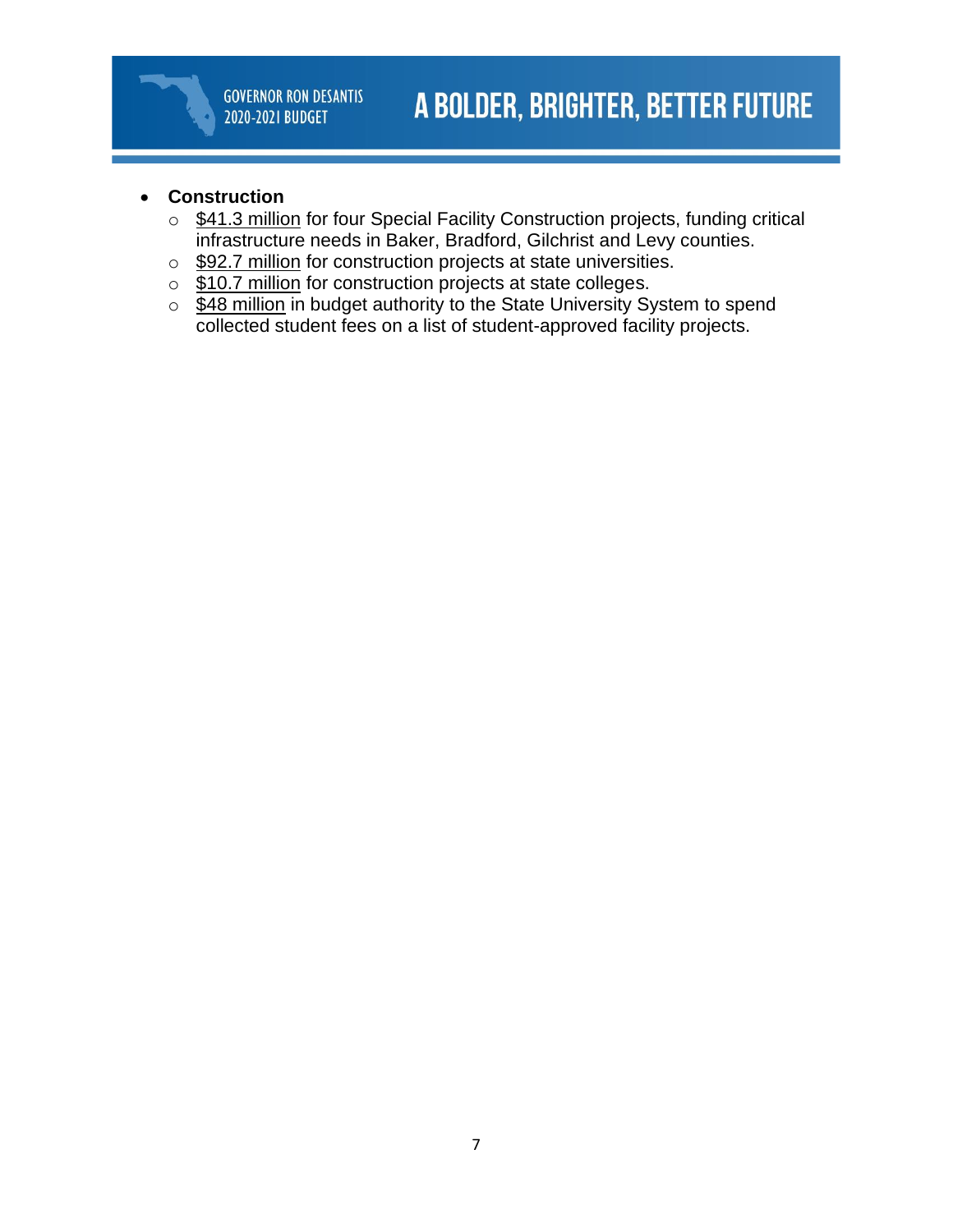## **Environment**

Governor DeSantis has implemented major reforms to achieve more now for Florida's environment. Under the Governor's leadership, record funding for Everglades restoration and the protection of water resources was appropriated for the current year, and the Fiscal Year 2020-2021 budget builds upon these significant investments.

Even in the midst of the COVID-19 global pandemic, the environment remains a key focus of the budget, with significant investments made for Fiscal Year 2020-2021. As part of more than \$4.4 billion in funding to protect our environment, agriculture and natural resources, the budget includes over \$2.2 billion specifically for the Department of Environmental Protection (DEP).

### **Continued Improvements for Water Quality, Quantity and Supply**

Upon taking office, Governor DeSantis called for a \$2.5 billion investment over four years for the protection of water resources, an increase of \$1 billion over the previous four years. The Fiscal Year 2019-2020 budget was the first step towards reaching that goal, appropriating more than \$625 million for this purpose. The Fiscal Year 2020-2021 budget continues this investment, dedicating more than \$625 million for Everglades restoration and the protection of water resources.

The budget includes more than \$322 million for Everglades restoration projects, including \$32 million for Restoration Strategies, \$170 million for the Comprehensive Everglades Restoration Plan and \$47 million for the Northern Everglades and Estuaries Protection Program. This level of funding will put Florida on track to complete the C-44 Reservoir and stormwater treatment area, the C-43 Reservoir, and additional projects over the next four years. These projects will provide 672,000 acre-feet of storage and remove more than 200,000 pounds of total phosphorus annually, a major source of nutrient pollution. The budget includes \$64 million for the EAA Reservoir to continue this critical project to reduce harmful discharges and help send more clean water south of the Everglades.

The budget also includes \$160 million for targeted water quality improvements to achieve significant, meaningful and measurable nutrient reductions in key waterbodies across the state and to implement the initial recommendations of the Blue-Green Algae Task Force. This includes:

- \$25 million for cost-share grant funds for water quality improvements, including septic conversions and upgrades, other wastewater improvements, and rural and urban stormwater system upgrades.
- \$25 million for Indian River Lagoon water quality improvement projects.
- \$25 million for St. Johns, Suwannee and Apalachicola Rivers watershed and Springs Coast watershed water quality improvements.
- \$50 million for Everglades Restoration water quality improvements.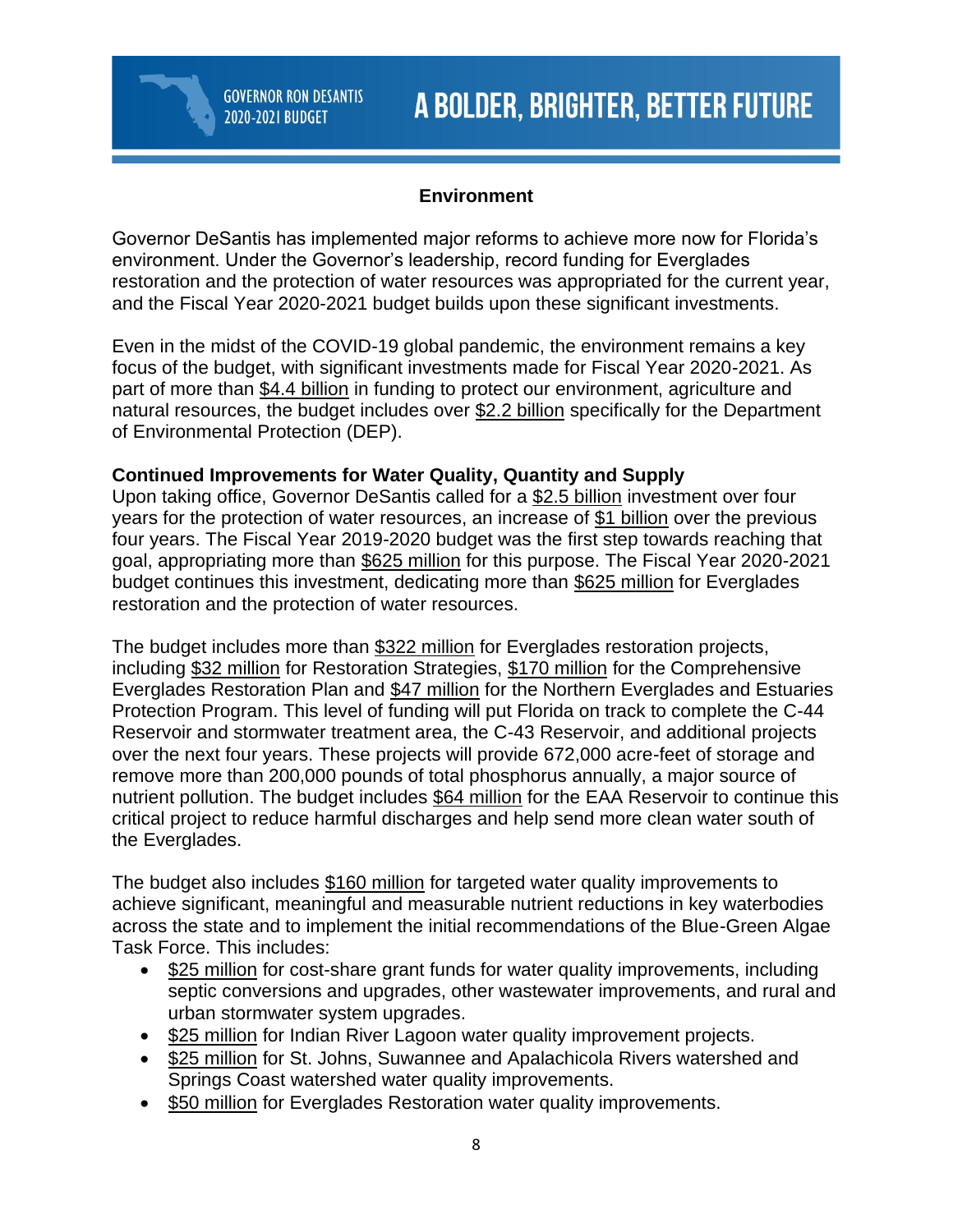- \$25 million to accelerate projects to meet scientific nutrient reduction goals (called Total Maximum Daily Loads), which may include green infrastructure investments or land conservation to protect our water resources.
- \$10 million for Coral Reef Protection.

**GOVERNOR RON DESANTIS** 

2020-2021 BUDGET

On top of the investment in targeted water quality improvements, the budget includes \$50 million to restore Florida's world-renowned springs. This funding may also be used for land acquisition to protect springsheds and is crucial to supporting homeowners and local communities as they work with the state to achieve the septic and nutrient reduction requirements of Senate Bill 552 (2016), also known as the Water Bill.

The budget supports a more than \$25 million investment to improve water quality and combat the effects and impacts of harmful algal blooms, including blue-green algae and red tide. The budget includes the following:

- \$10 million for innovative technologies and short-term solutions to aid in the prevention, cleanup and mitigation of harmful algal blooms.
- \$10.8 million to increase water quality monitoring, support the Blue-Green Algae Task Force, and to improve and maintain the water quality public information portal. This portal is focused on accountability and transparency, providing monitoring data for all of Florida's outstanding springs and key waterbodies, as well as allowing the public to track the investment in projects and progress in attaining water quality goals.
- \$4.2 million and two dedicated positions to continue supporting the Center for Red Tide Research within the Fish and Wildlife Conservation Commission (FWC), and to support the Harmful Algal Bloom Task Force and partnerships for mitigation and technology development with a renewed focus on red tide.

The budget includes \$40 million for the alternative water supply grant program to help communities plan for and implement vital conservation, reuse and other alternative water supply projects. DEP will continue to engage local governments, industry leaders, universities and water management districts to identify and research all viable alternative water supply sources and is working to provide an assessment of funding needs critical to supporting Florida's growing economy.

#### **Further Protection of our Valuable and Vulnerable Coastlines**

Protecting Florida's 1,300 miles of coastline is critical to our growing economy and quality of life, as millions travel from around the world to visit our world-renowned beaches. The budget includes \$50 million in beach nourishment funding to continue addressing Florida's critically eroded shorelines.

The budget includes \$10 million for the Resilient Coastlines Program within the Office of Resilience and Coastal Protection within DEP. This program helps prepare Florida's communities and habitats for changes resulting from sea level rise by providing funding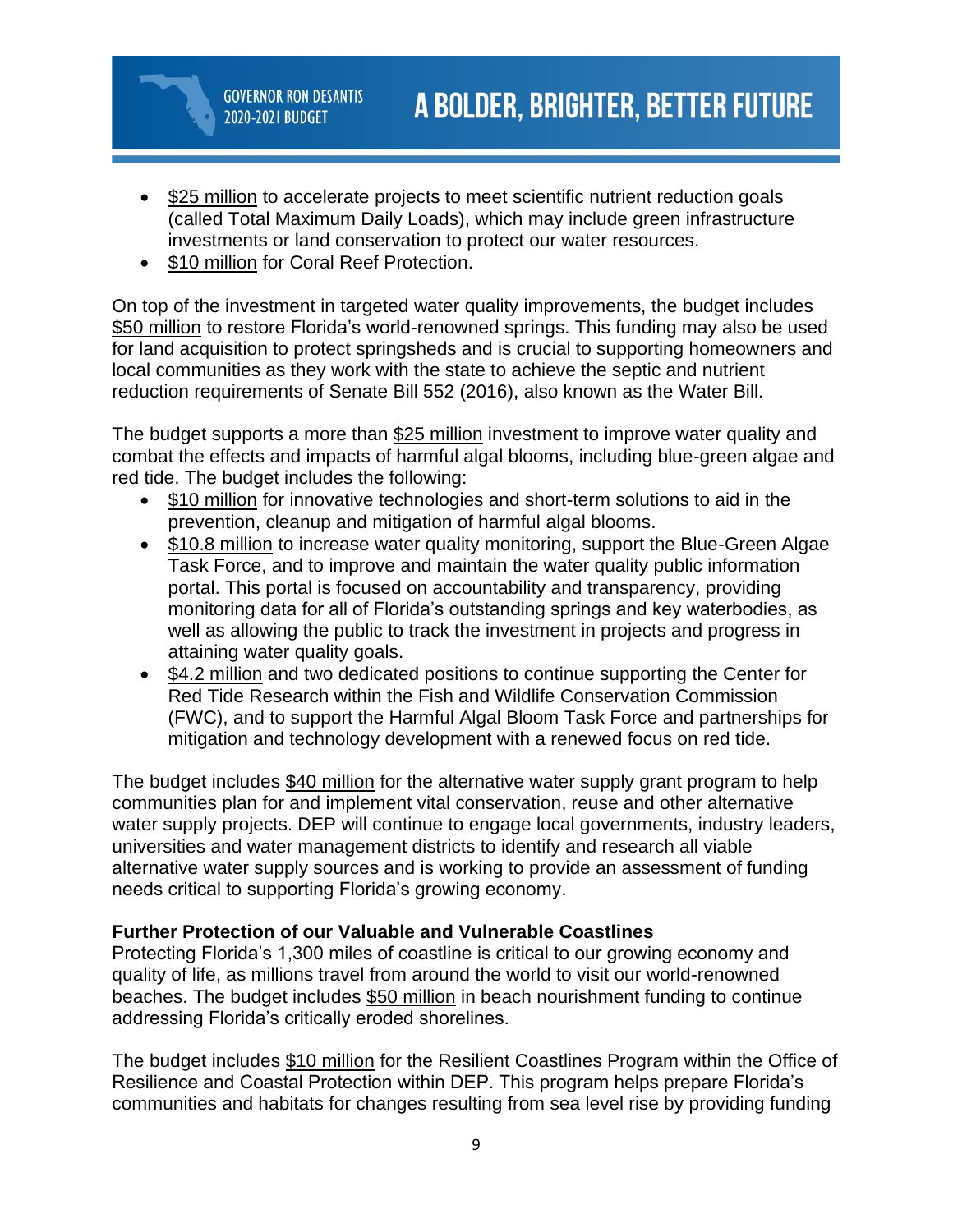and technical assistance and continuing to promote and ensure a coordinated approach to planning among state, regional and local agencies. The funding for coastal resiliency grants will also help protect Florida's coral reefs and support emergency sand placement to help fortify coastal areas ahead of storms.

## **Investing in Clean Lands and Air**

2020-2021 BUDGET

The budget includes \$150 million for the cleanup of contaminated sites with a focus on promoting redevelopment of these areas once cleanup has been completed. Specific investments include:

- \$125 million for Petroleum Tanks Cleanup.
- \$8.5 million for Dry Cleaning Solvent Contaminated Site Cleanup.
- \$6.5 million for Hazardous Waste Contaminated Site Cleanup.
- \$10 million for Cleanup of State-Owned contaminated sites.

The budget also includes \$67.5 million for the implementation of the State Mitigation Plan for the \$166 million Volkswagen Clean Air Act settlement. The plan addresses diesel emission reduction, including funds for electric vehicle infrastructure and electric buses.

## **A Commitment to Florida's Prized Properties and Waterbodies**

The budget includes \$141 million to protect our prized properties and waterbodies in Florida. This funding will ensure all Floridians have access to our pristine natural environment, while protecting these unique natural resources and investing in the management of our state-owned lands.

As land acquisition is vital to both our economic growth and environmental protection, the budget includes \$100 million for the Florida Forever Program, the state's premier conservation and recreation land acquisition program. This includes:

- \$67 million for the Division of State Lands to acquire land with a focus on protecting our water resources for Floridians and visitors.
- \$10 million for the Florida Communities Trust.
- \$12.3 million for the Florida Recreation Development Assistance Program.
- \$8.7 million for the Rural and Family Lands Protection Program.
- \$2 million for the Stan Mayfield Working Waterfronts Program.

Florida's State Parks won the National Gold Medal a record four times for having the best park system nationally. The budget dedicates \$41 million to infrastructure improvements and resource management with the goal of maintaining this high standard, and ensuring all visitors and residents alike have access to these prized properties for generations to come.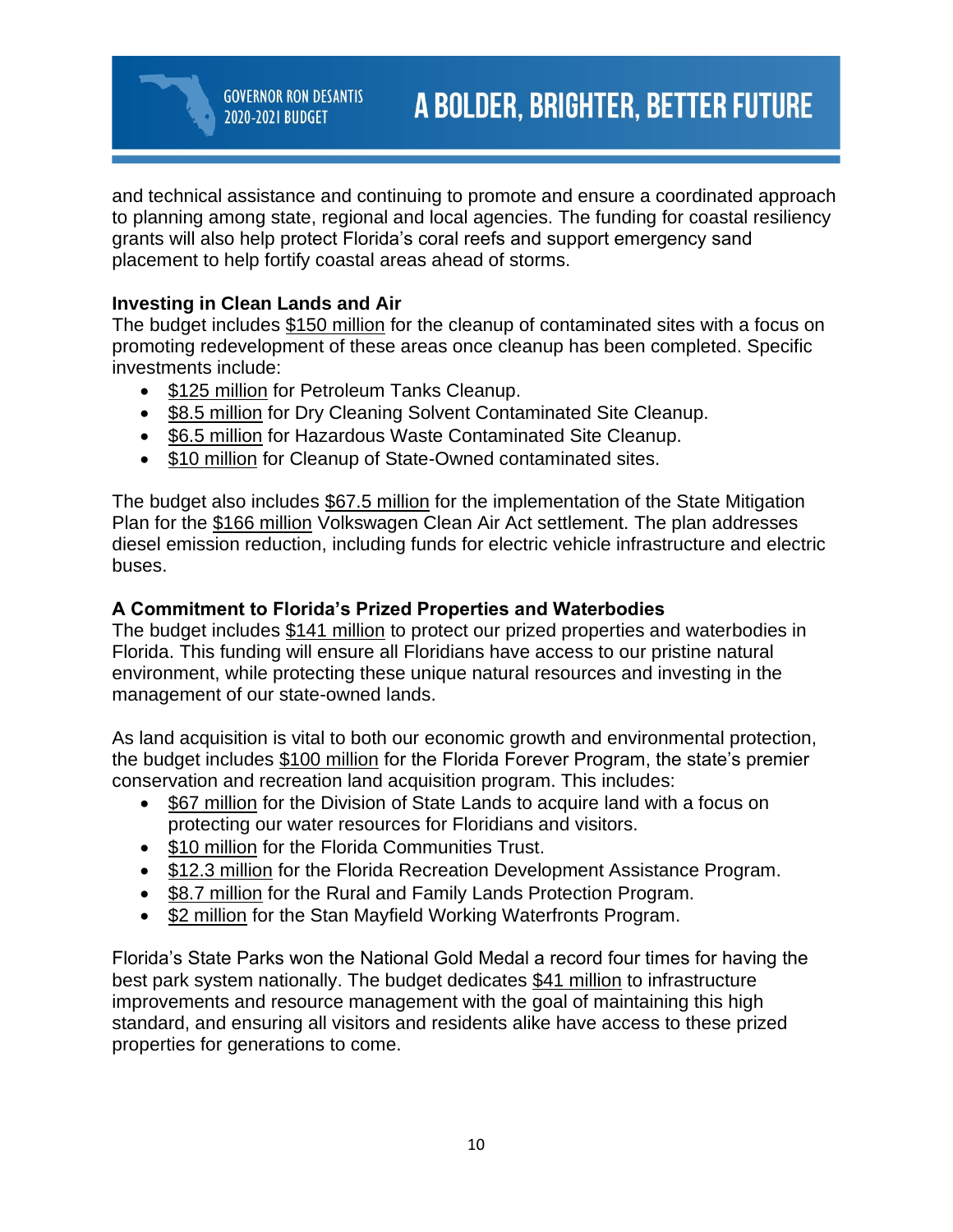## **Defending Florida's Everglades from Invasive Species**

Governor DeSantis has prioritized efforts to remove Burmese pythons from the Everglades. Pythons are an invasive species that disrupt the natural food chain balance and have no natural predators, causing them to multiply without impediment and further threaten endangered species. The budget includes \$1 million for FWC to remove pythons from the Everglades.

### **Investing in Florida's Agriculture**

The budget includes more than \$1.7 billion for Florida's agricultural industry. In order to preserve Florida's iconic citrus industry, the budget invests \$24.8 million for citrus research, the Citrus Health Response Program and for consumer awareness marketing efforts. Also, recognizing how important it is to effectively combat wildfires, the budget includes \$7.6 million for wildfire suppression equipment and \$4.9 million for road and bridge maintenance to allow for better access for land management and wildfire suppression activities.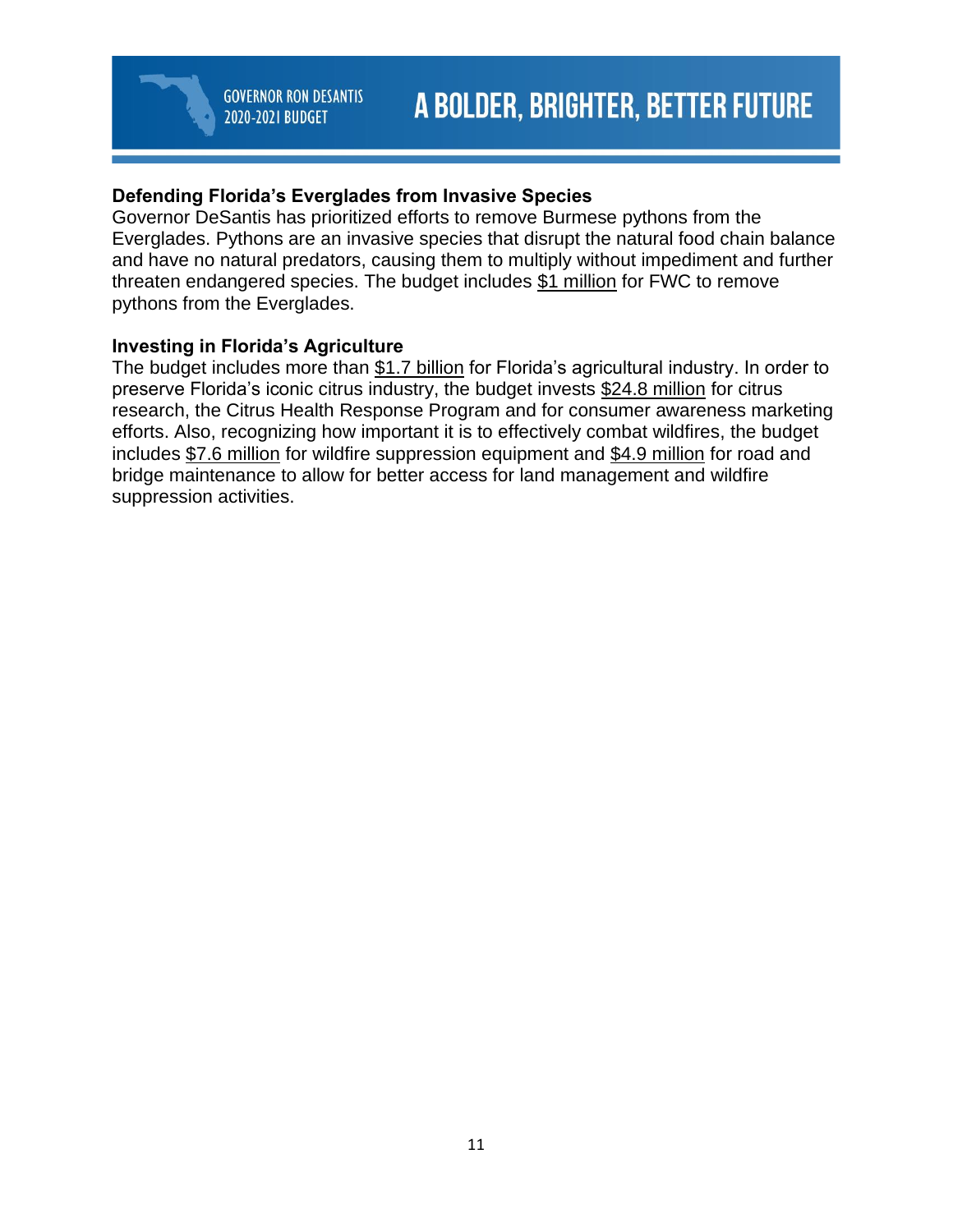## **Transportation and Economic Development**

Despite the ongoing COVID-19 global pandemic, the state has not lost its focus on critical transportation infrastructure needs and continuing hurricane recovery efforts. Governor DeSantis is working to ensure that the strategy and mission behind these projects align, where possible, with the new challenges before our state.

### **Hurricane Recovery**

Governor DeSantis has continued to make hurricane recovery a top priority of his administration. Florida has been hit hard by hurricanes in recent years, most notably Hurricanes Irma and Michael in 2017 and 2018, respectively. This budget provides significant funding for hurricane recovery efforts through multiple state agencies, including:

### **Division of Emergency Management**

2020-2021 BUDGET

- **Open Federally Declared Disasters – Funding to Communities** \$1.3 billion in federal and state funding is provided so that communities can respond to, recover from, and mitigate against major disasters or emergencies.
- **Open Federally Declared Disasters – State Operations** \$116 million in federal and state assistance provides funds to leverage the work associated with the state operations relating to federally declared disasters for the Public Assistance, Hazard Mitigation, and Disaster Activity programs.

## **Department of Economic Opportunity**

• **Community Development Block Grant – Disaster Recovery (CDBG-DR)** The budget includes \$737.4 million for federal Community Development Block Grant Disaster Recovery funds to be directed toward hurricane recovery efforts throughout the state. Any funds that remain unspent at the end of the current fiscal year are made available in the coming fiscal year for the same purpose.

## • **Revolving Loan Fund Program**

The budget includes \$40 million in funding authority provided by the Economic Development Administration (EDA) of the U.S. Department of Commerce to assist businesses with economic challenges faced as a result of Hurricane Michael. The Revolving Loan Fund Program can be used to address capital needs and help businesses implement plans for resiliency to protect against future storms.

#### • **Rural Infrastructure Fund**

The budget includes \$5 million for the Rural Infrastructure Fund provided to rural counties impacted by Hurricane Michael for infrastructure projects such as broadband, roads, storm and wastewater projects, and telecommunications facilities.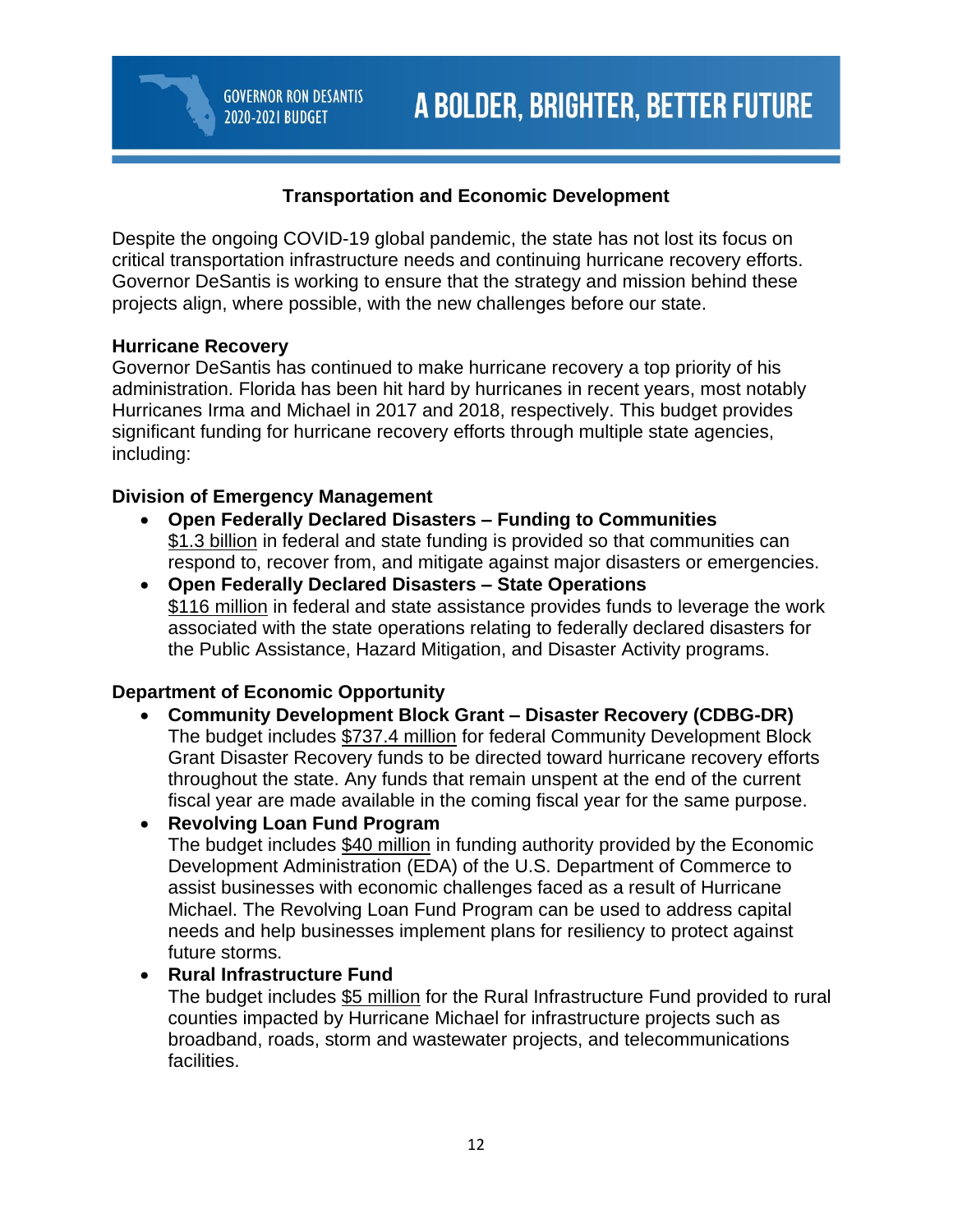## **Fish and Wildlife Commission**

- **Hurricane Irma Marine Debris Removal** \$1 million of budget authority is included for federal grant funding awarded by the
	- National Oceanic and Atmospheric Association (NOAA). The grant initiatives will provide FWC with the resources to remove trapped debris, displaced and derelict vessels, and other marine debris.
- **Hurricane Irma Marine Fisheries Disaster Recovery** \$8.4 million in budget authority is included for FWC to draw from a \$44.4 million federal grant awarded by NOAA. Grant funds will provide direct relief to Florida fishing communities impacted by Hurricane Irma.

## **Infrastructure**

The budget provides \$9.2 billion for the State Transportation Work Program. The Work Program is based on a five-year plan for the implementation and completion of transportation infrastructure projects throughout the state. The Fiscal Year 2020-21 Work Program includes:

- \$2.5 billion for highway construction to include 101 new lane miles.
- \$840.1 million in resurfacing to include 2,073 lane miles.
- \$124.9 million in seaport infrastructure improvements.
- \$400.5 million for aviation improvements of which \$85 million is for Spaceports.
- \$436.2 million in scheduled repairs for 90 bridges and replacement of 17 bridges.
- \$885.5 million investment in rail/transit projects.
- \$236.4 million for safety initiatives.

# **Investing in Florida Tourism**

Last year, Florida welcomed over 131.4 million visitors to Florida, making tourism a key driver in Florida's economy. In support of Florida's tourism industry, the budget provides \$50 million for VISIT FLORIDA, the state's official tourism marketing corporation. Additionally, legislation was passed providing a 3-year reauthorization of VISIT FLORIDA.

## **Ensuring Housing Availability for Working Families**

The budget provides \$145 million to fund Workforce and Affordable Housing Programs. This amount includes \$115 million for the State Apartment Incentive Loan (SAIL) Program, and \$30 million for the Hurricane Housing Recovery Program. These programs are administered by the Florida Housing Finance Corporation (FHFC) from a portion of the revenues received from documentary stamp taxes on real estate transfers.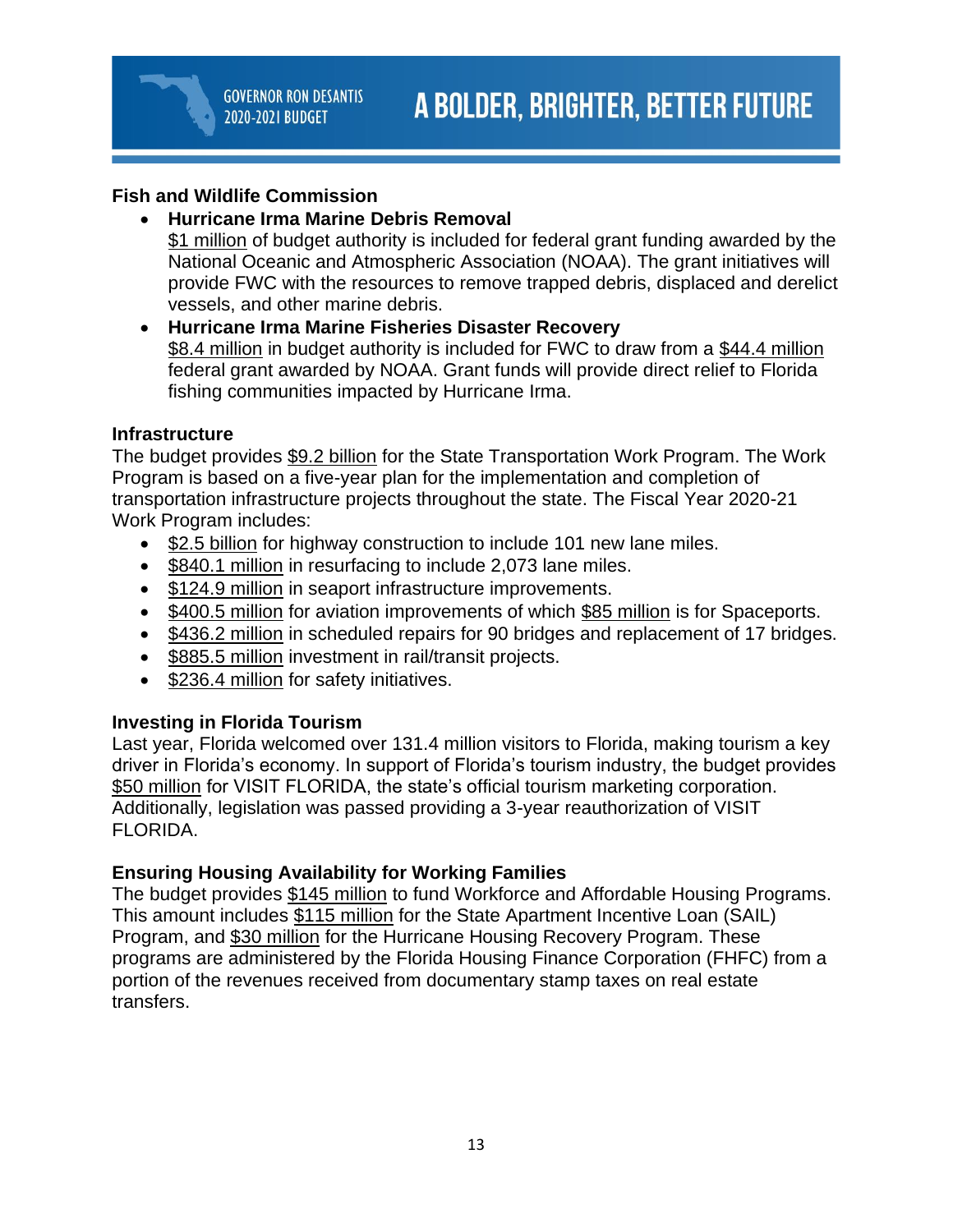**GOVERNOR RON DESANTIS** 2020-2021 BUDGET

The SAIL Program, funded by the State Housing Trust Fund, provides low-interest loans on a competitive basis to developers of affordable rental housing. SAIL funds serve to bridge the gap between development primary financing and the total cost of the development, which allows developers to obtain the full financing needed to construct or rehabilitate affordable multifamily units.

The Hurricane Housing Recovery Program provides funding for eligible Hurricane Michael impacted counties and municipalities to assist with the repair and replacement of housing, insurance deductibles, relocation assistance for manufactured homes, and acquisition of building materials for home repair and construction. It also provides housing re-entry assistance such as security deposits, utility deposits, and temporary storage of household furnishings. Additionally, funding is provided to FHFC for down payment and closing cost assistance in conjunction with its Homebuyer Loan Program for homebuyers purchasing a primary residence.

In addition to these programs, the budget provides \$1 million to Building Homes for Heroes, a nonprofit organization that builds and modifies homes for veterans who were seriously injured while serving in the line of duty. The homes are gifted mortgage-free to veterans and their families.

## **Ensuring Fair, Free, and Safe Elections**

Although Florida elections are administered at the local level, the state plays an important role in ensuring elections are conducted fairly and accurately. The state also helps to ensure that Florida's voting and registration systems are safe from cybersecurity threats. With the 2020 elections approaching, it is imperative that investments are made to ensure our elections are fair, free, and safe.

The budget provides \$10 million for state-level election oversight activities, with a focus on cybersecurity enhancements to Florida's election system. This amount includes:

- \$1.3 million for ten positions dedicated to cyber security and support for local Supervisors of Elections.
- **\$1 million** for the Supervisors of Elections to continue cybersecurity initiatives and improvements to their systems.
- \$1.4 million for voter registration list maintenance services and voter outreach through the Electronic Registration Information Center (ERIC).
- \$1.5 million for reimbursements to counties for the cost of special elections, pursuant to Section 100.102, Florida Statutes.
- \$1.3 million for advertising constitutional amendments in each county.
- \$3.5 million to improve the administration of elections for federal office, including the enhancement of election technology and making election security improvements to the systems, equipment and processes used in federal elections.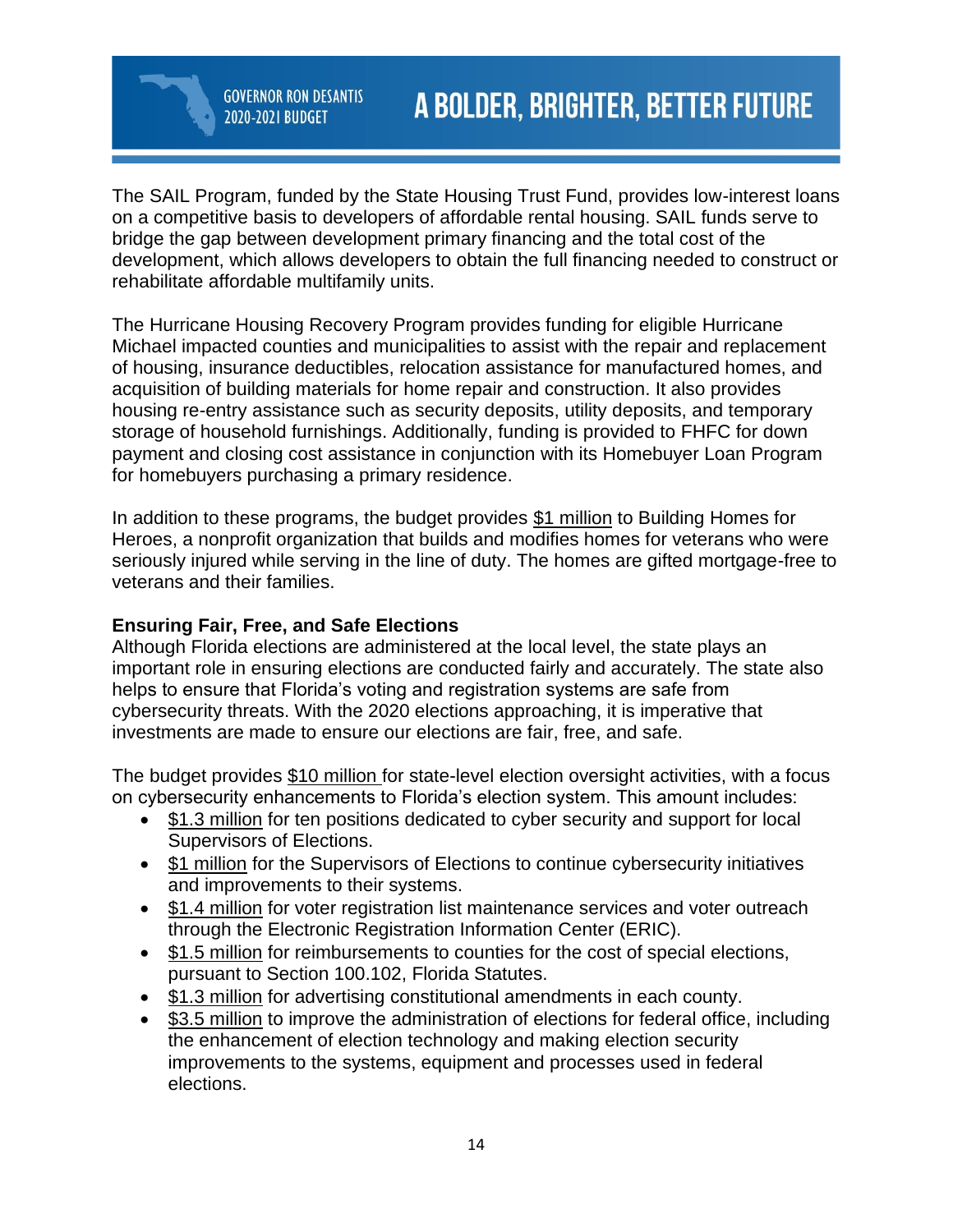## **Health and Human Services**

The health and well-being of all Floridians is paramount. While our state has been fighting COVID-19, we must continue to support our vulnerable populations, including our children in the child welfare system, seniors, individuals with disabilities, veterans and those fighting the opioid epidemic.

### **Child Welfare**

The budget invests \$117.6 million in funding for children and families who receive services through Florida's child welfare system. Included in this investment is \$53.3 million for major reforms to our child welfare system to enhance provider accountability and quality of care within the child welfare system. This funding will enhance collaboration between partners and community-based organizations. It will also support monitoring of internal programs as well as contracted vendors throughout the state to ensure Florida's children and families are safe and receiving high-quality care.

The budget also includes a funding model for the Community Based Care system of care; safety management services; support for foster care parents who serve as caregivers for children who have been removed from their home; and early intervention efforts for substance affected infants. Additionally, the budget invests \$24.3 million for maintenance adoption subsidies to support post-adoption services for children who are adopted from the child welfare system.

## **Opioid Epidemic**

Governor DeSantis is committed to continuing to support the fight against the national opioid epidemic by working with local partners and families affected by this crisis. The budget includes \$138.1 million in total funding to fight the opioid epidemic in Florida, investing \$81.8 million from the State Opioid Response Grant to address the opioid crisis by providing evidence-based prevention, medication-assisted treatment and recovery.

Additionally, the budget provides \$21.8 million in funding to the Department of Health through the Overdose Data to Action grant to enhance drug overdose surveillance and to pilot prevention strategies to reduce overdoses.

#### **Mental Health and Substance Abuse**

The budget includes an additional \$8.3 million in funding to support individuals with behavioral health needs. This funding will expand the capacity of Community Action Teams (CAT) for children ages 11-21 with a mental health and/or substance abuse diagnosis and provide a family centered approach to allow individuals to be served in their community.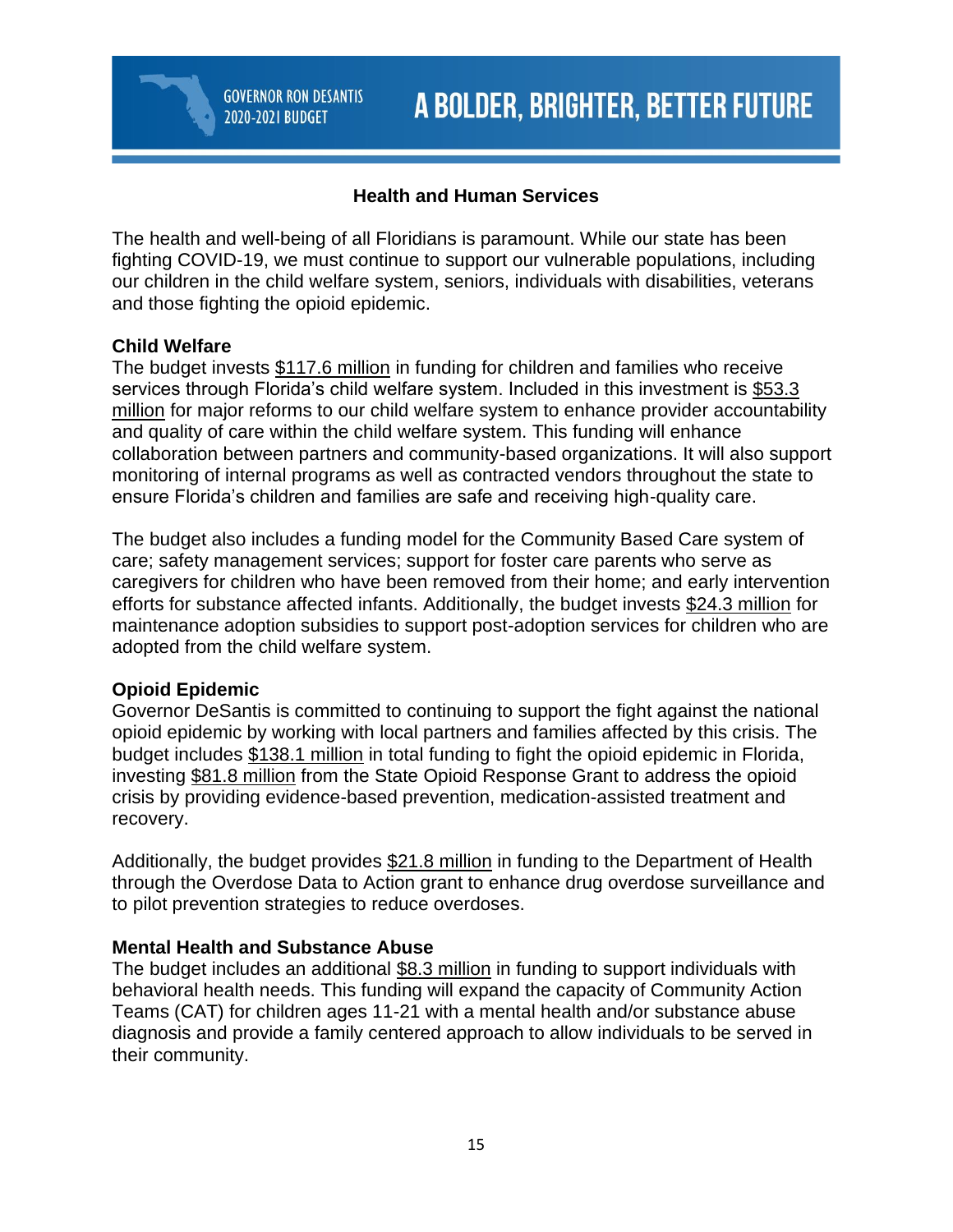The budget includes new funding for 24 additional forensic community transition beds to increase the capacity to serve individuals in a community-based setting. The budget also includes funding to expand telehealth services to children in K-12 public schools in 27 additional counties.

## **Human Trafficking**

The budget includes \$9.1 million in funding to provide services for individuals who are victims of human trafficking and sexual exploitation. This funding will assist these individuals through the provision of counseling, case management, and support services to allow them to secure stable housing and employment.

### **Employment Opportunities**

The budget includes \$3 million to serve approximately 1,200 individuals with intellectual disabilities and behavioral health needs and assist approximately 500 veterans with mentoring, training, and networking throughout the state of Florida.

#### **Seniors**

The budget includes \$7.6 million in funding to enrich the needs of our seniors. This funding provides services for individuals and caregivers who have been impacted by Alzheimer's disease and will allow an additional 240 individuals and their families to receive respite services. This funding also allows an additional 500 individuals to receive adult day care and case management services through the Community Care for the Elderly Program and 145 individuals to receive support for medical services and supplies through the Home Care for the Elderly Program.

## **Public and Professional Guardianship**

The budget provides \$8.7 million in new funding to support the Office of Public and Professional Guardianship. Individuals in need of guardianship services may have Alzheimer's disease or other related dementias, an intellectual disability, chronic mental illness or other conditions that limits their ability to make important personal and financial decisions. This funding supports professional guardianship investigative services and establishes a professional guardian monitoring tool to ensure compliance of private, professional guardians. Additionally, an increase in funding is included to serve individuals in the public guardianship program. This increase in funding will help ensure the legal rights of older Floridians are protected and will help eliminate abuse, neglect and exploitation of Florida's elderly population.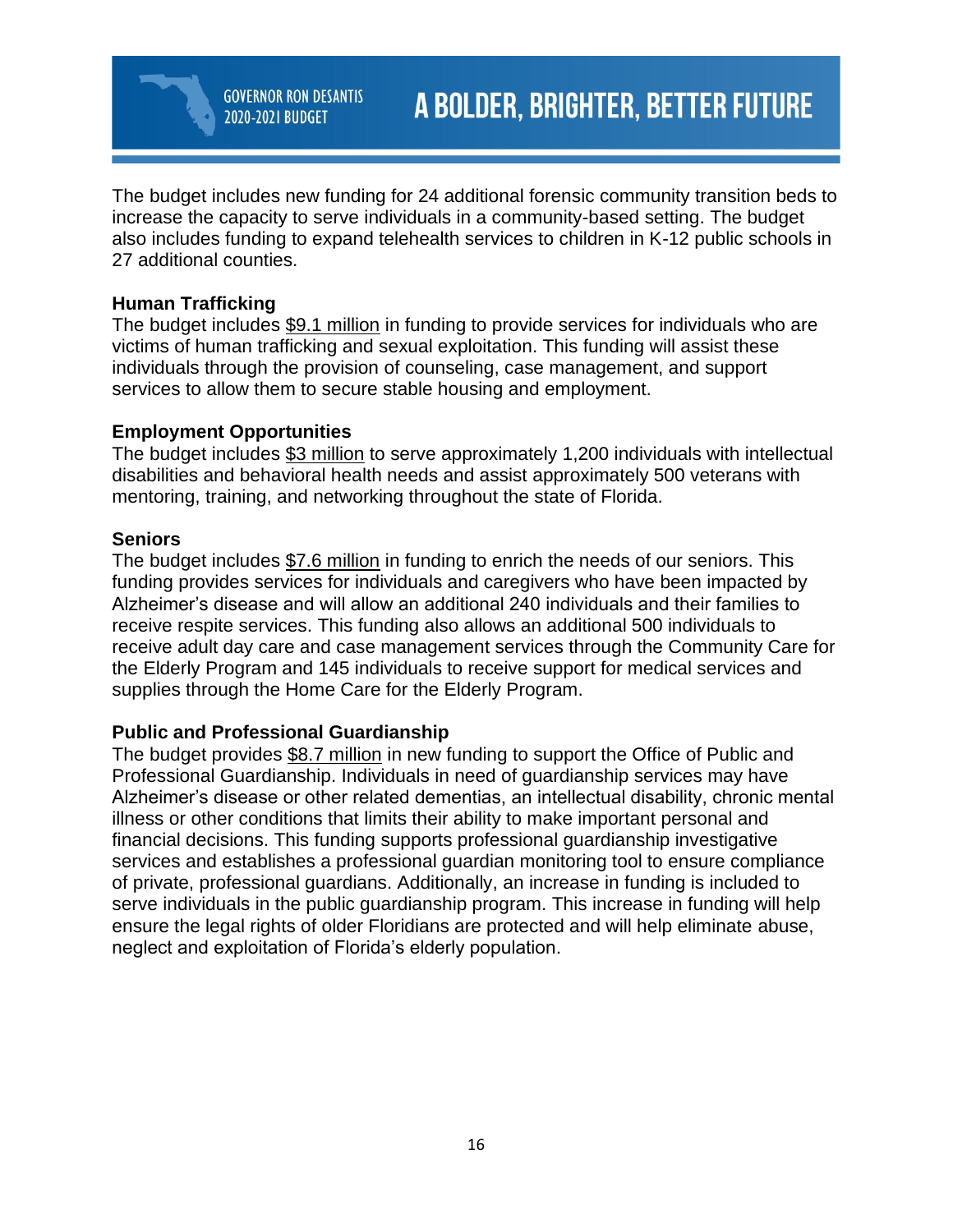#### **Veterans**

As a veteran, Governor DeSantis is committed to honoring and caring for those who have served our country in the United States military. The budget includes funding for staff and start-up operations at two new state veteran nursing homes. The budget invests \$16.8 million for the completion of the Ardie R. Copas State Veterans' Nursing Home in St. Lucie County and the Lake Baldwin State Veterans' Nursing Home in Orange County.

The budget invests \$5.4 million for staffing for the Ardie R. Copas State Veterans' Nursing Home and \$11.3 million for additional positions to complete the required staffing and repairs necessary for the Lake Baldwin State Veterans' Nursing Home in Orange County. Additionally, the budget includes \$4.7 million for capital improvements, equipment updates and other necessary services for Florida's existing state veteran nursing homes.

#### **Person with Disabilities**

The budget invests \$30.2 million to allow approximately 640 individuals on the wait list to be served through the Agency for Persons with Disabilities waiver program. The budget also includes \$308 million for services provided by the Agency for Persons with Disabilities. By funding the Agency for Persons Disabilities waiver program, people with intellectual disabilities will be able to live, learn and work in their communities.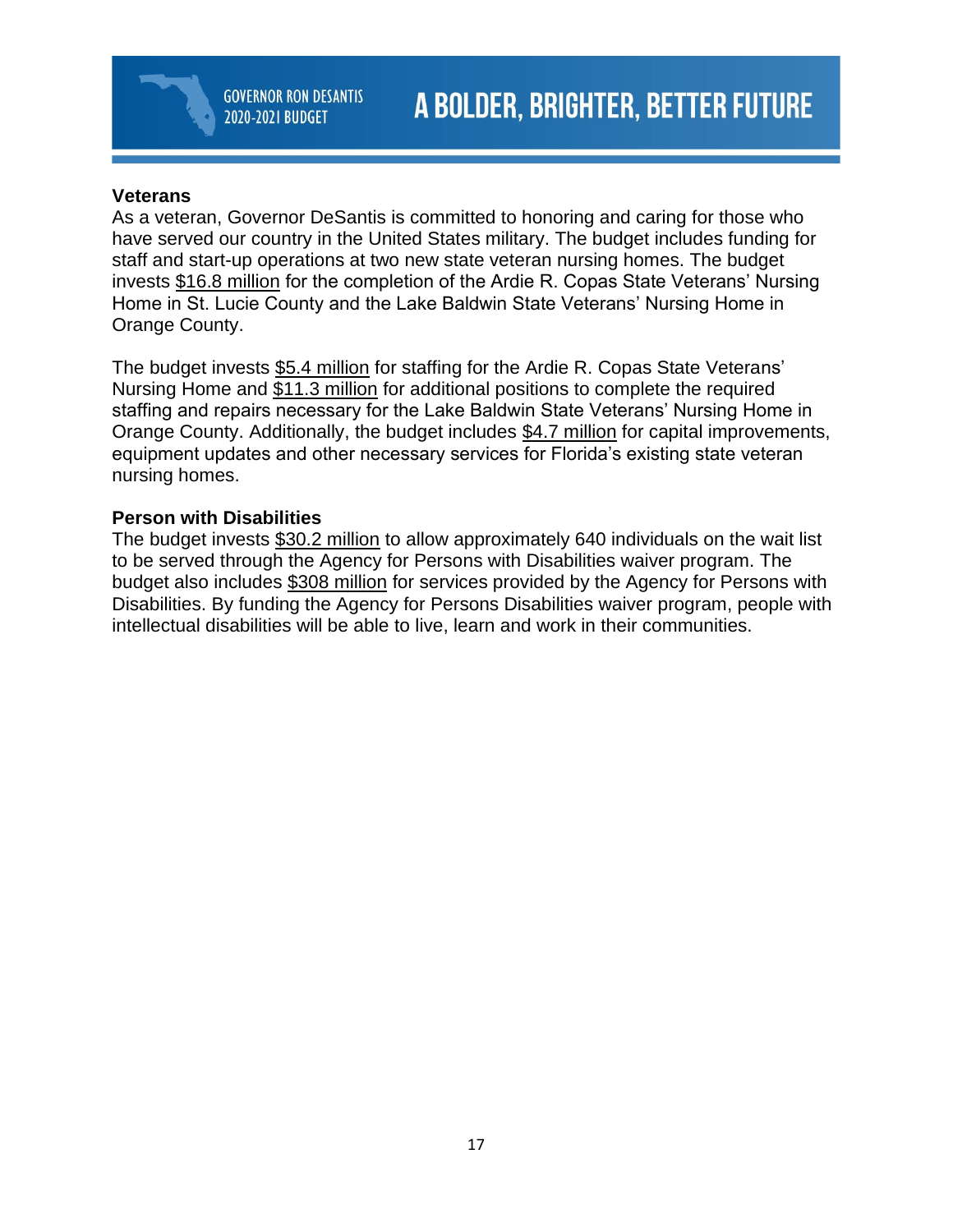# **Public Safety**

Governor DeSantis has made public safety a top priority and has taken bold steps to protect all Floridians. Thanks to the hard work of our state's law enforcement officers, Florida's crime rate is at a 47-year low. This budget continues to make necessary investments in public safety, including funding for an innovative threat assessment strategy, safer correctional facilities and evidence-based prevention programs for at-risk youth.

# **Creating a Statewide Behavioral Threat Assessment Strategy**

The budget includes \$2.3 million and 10 positions to implement the first Statewide Behavioral Threat Assessment (BTAM) strategy in the country. Florida's BTAM strategy will use Regional Threat Assessment Task Forces throughout the state that will betterenable law enforcement to identify individuals on a pathway to violence and prevent such individuals from committing acts of violence.

# **Enhancing Florida's Crime Databases**

The Florida Department of Law Enforcement (FDLE) is responsible for maintaining a variety of databases that law enforcement uses daily to investigate crimes and apprehend criminals. The budget invests more than \$8.1 million to expand and enhance these databases, including:

- \$1.9 million to maintain the Computerized Criminal History database.
- \$2.6 million to continue the transition to incident-based crime reporting (FIBRS); and
- \$3.6 million to centralize criminal justice data and make it more transparent to the public.

# **Safer Correctional Facilities**

The budget includes funds and FTE to improve staffing levels at the Department of Corrections (FDC). This includes:

- Funding for a targeted retention pay plan for Correctional Officers, Correctional Probation Officers, and Inspectors that aims to address exceptionally high turnover rates by providing a \$500 pay increase for those with less than two years of service, a \$1,500 pay increase at two years of service, but less than five years of service, and a \$2,500 increase at five or more years of service.
- \$17.3 million to implement a pilot project that transitions Correctional Officers from a 12-hour shift to an 8.5-hour shift.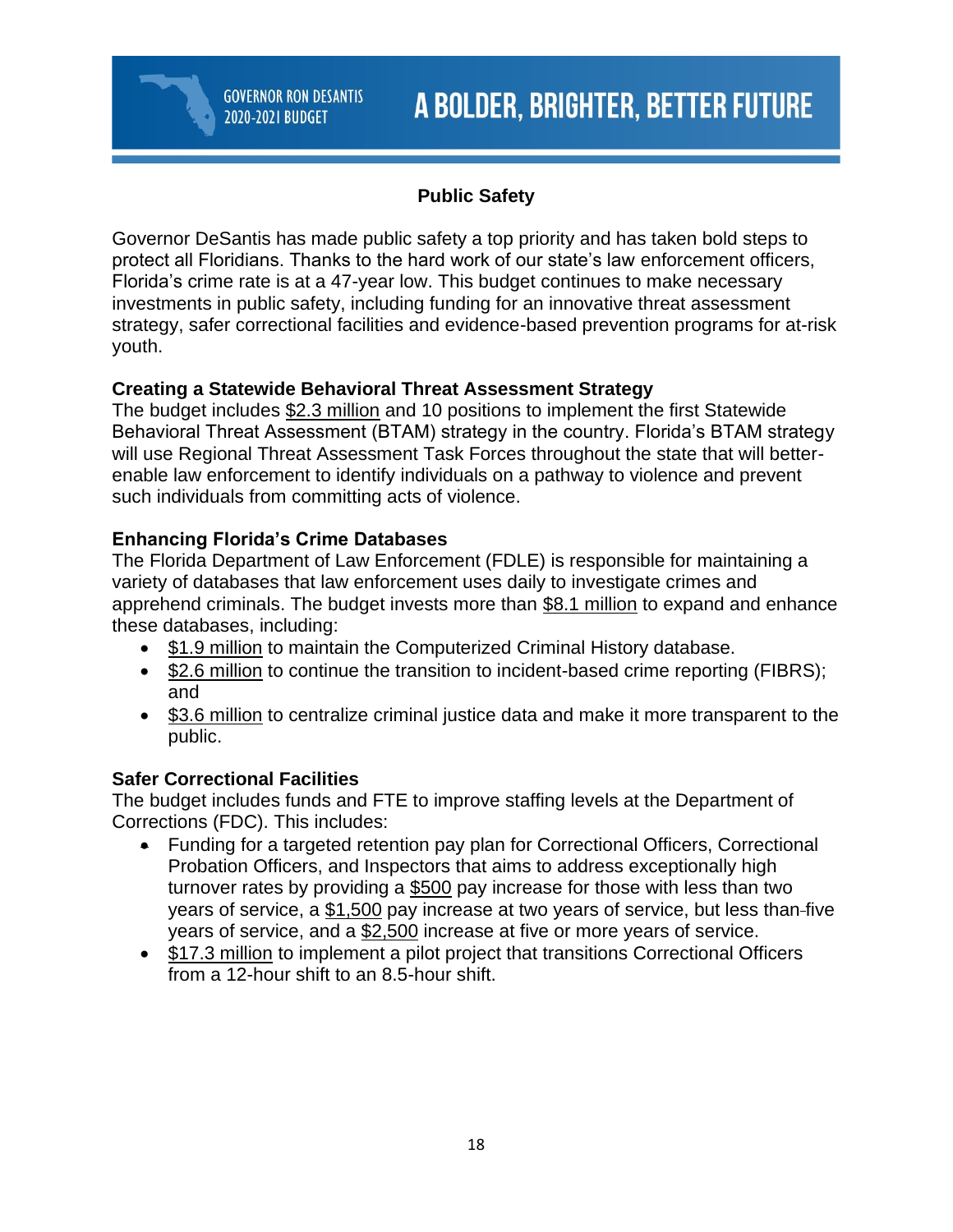The budget includes \$6 million and 44 FTE to make Florida's correctional facilities safer. This includes:

- \$3 million for security equipment, such as radios, metal detectors, and cameras.
- \$736,479 and 10 FTE to assist the Inspector General's Office with investigations.
- \$2.2 million and 34 FTE to allow FDC to monitor gang activity more closely.

## **Expanding Reentry Programming**

The budget includes \$3 million to expand career and technical education programs to better align the vocational training needs of the inmate population with current job market demands.

## **Improving Inmate Health Services**

The budget provides \$17.7 million to improve inmate health services. This includes:

- \$13.8 million to begin building a 600-bed mental health hospital at Lake Correctional Institution, which will ensure that FDC has adequate resources to treat the mental health needs of inmates.
- \$1.9 million and 34 FTE to begin a four-year plan to re-establish wellness programs at all major institutions and annexes.
- \$2 million to begin installing the infrastructure needed to transition to electronic medical records.

# **Improving Correctional Infrastructure**

The budget includes \$9.3 million to make critical repairs and renovations to correctional and juvenile facilities. This investment in Florida's infrastructure not only enhances the safety and security of Florida's correctional and juvenile officers, inmates, and youth, but will also result in long-term energy and maintenance savings.

## **Improving Residential Programs**

Recent reforms at the Department of Juvenile Justice (DJJ) have culminated in the lowest juvenile arrest rate in more than 44 years. To build on this success, the budget includes more than \$4.8 million to improve DJJ's 55 residential programs. This includes:

- \$4.3 million to improve staffing and evidence-based services in residential facilities.
- \$553,700 and 6 FTE to ensure that quality medical services are being provided in residential facilities.

# **At-Risk Youth Programs and Prevention Services**

Effective prevention programs reduce the likelihood that a child will have future involvement with the juvenile justice system. Recent investments in such programs have played a critical role in reducing juvenile arrest rates to the lowest in 44 years. The budget includes more than \$15 million to fund prevention programs for at-risk youth. This includes funding for the following programs: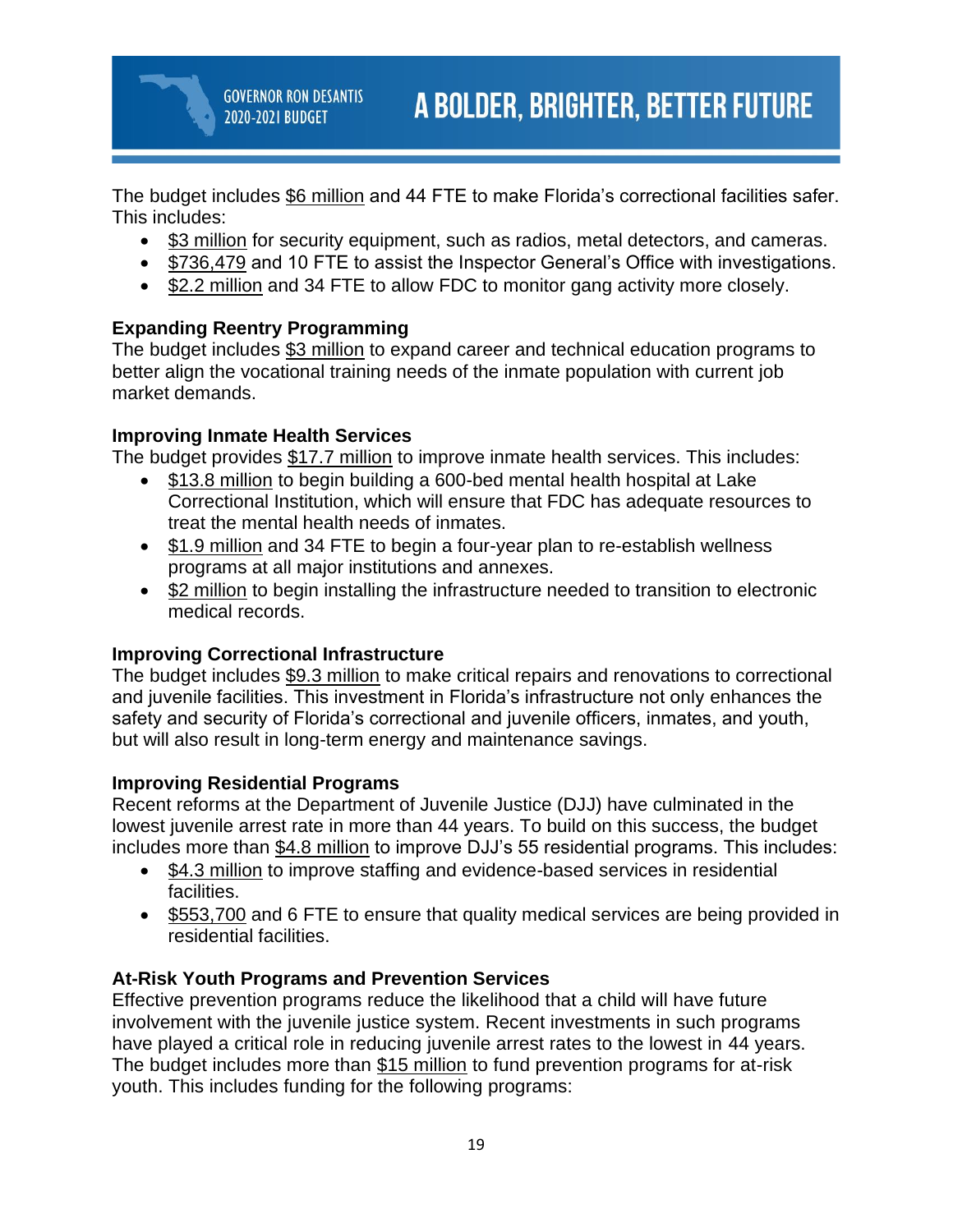- **Youth Challenge Program** \$5.8 million for a residential program at Camp Blanding that provides 16-18 year olds who withdraw or are removed from school with opportunities such as high school credit recovery, career-technical education, and life preparation classes.
- **Mentoring Initiatives** \$6.6 million for the Department of Education to contract with mentoring programs throughout the state.
- **Contracted Prevention Funding for DJJ** An additional \$2.6 million for DJJ to contract with evidence-based prevention programs.

## **Protecting Florida's Families and Seniors**

The budget includes funding for the Department of Legal Affairs to protect Floridians from fraudulent practices. This includes \$1.7 million and 16 FTE to address increasing cyber fraud threats, better-identify emerging senior fraud trends, focus on the increasing number of organized retail theft enterprises, and better respond to price-gouging complaints.

## **Supporting Military and Their Families**

The budget provides \$27 million for Florida's military presence and families, which funds the State's support of military research and development. This includes:

- \$2 million for the Florida Defense Support Task Force.
- \$1.6 million for the Defense Infrastructure Program.
- \$420,000 to reinforce the seawall at the Florida National Guard Headquarters.
- \$3.4 million for armory maintenance.
- \$6.2 million to rebuild the Panama City Armory due to Hurricane Michael destruction.
- \$4.2 million to support Florida National Guardsmen and women seeking higher education degrees.
- \$8.4 million to support scholarships for children and spouses of deceased or disabled veterans.
- \$780,000 for satellite-based communication terminals for Florida National Guardsmen and women to use during storm-related missions and duties.

## **Problem-Solving Courts**

Problem-solving courts, such as drug courts, mental health courts, and veterans' courts, address the root causes of justice system involvement through specialized dockets, multidisciplinary teams, and a non-adversarial approach. The budget provides more than \$11.1 million to continue the operation of problem-solving courts throughout the state.